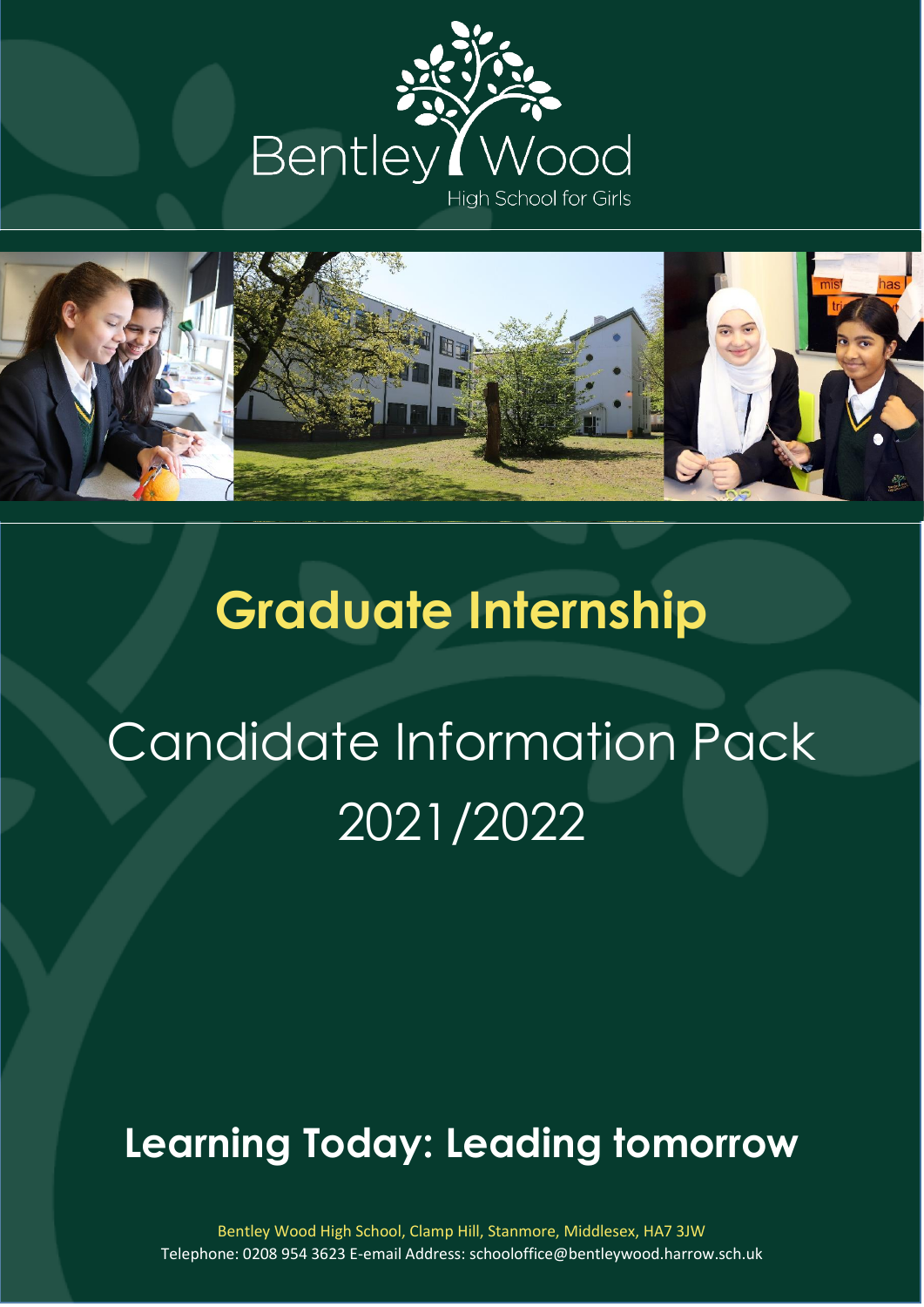## **Our School**

#### **Learning today: leading tomorrow**

At Bentley Wood High School for Girls we are proud of our fine record of academic achievement within our safe, caring, stimulating environment where pupils learn happily and well. We encourage each girl to develop a wide range of skills and interests, to achieve her personal best and to work co-operatively with consideration for all members of our learning community at all times.

As a single sex school, we recognise that research has shown that our environment empowers girls to maximise their potential, participate fully in all areas of school life and achieve their very best.

Bentley Wood High School is a rich and diverse community. We celebrate our diversity and welcome further opportunities to learn from each other. Our partnership with parents is a strength of the school. Parents consistently provide positive feedback and are very supportive of the school through our Parent Voice group.

We are extremely lucky to be in a school in such a beautiful natural setting. Bentley Wood High School has been described by parents as the 'hidden jewel in the crown' however; our most important treasures are our students and staff.

#### **I very much look forward to meeting you.**

Dr Janice Howkins OBE

Headteacher

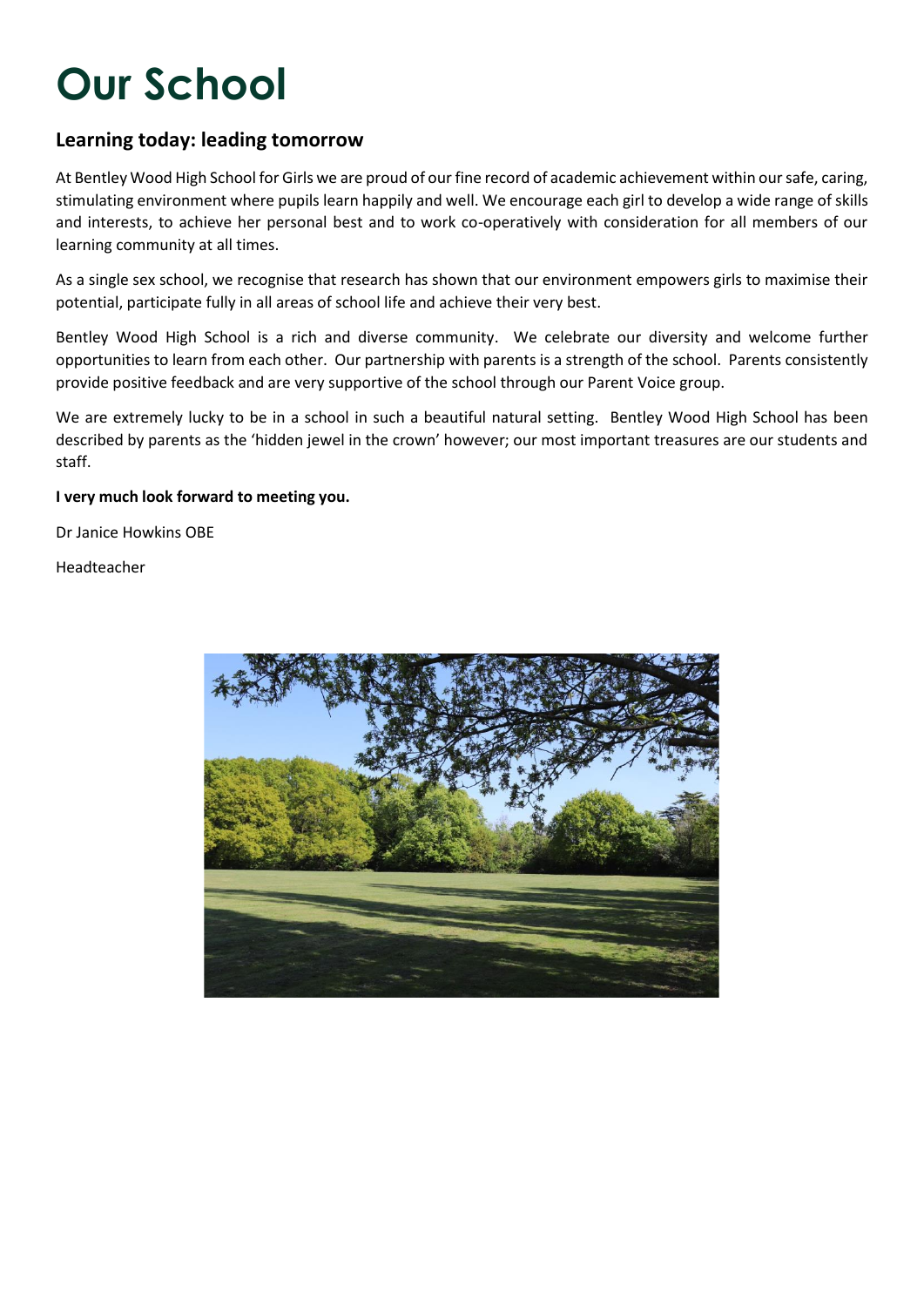### **Job Description: Graduate Internship**

Purpose: To support students with their learning and development during lessons and involvement with enrichment activities. This role enables those who have excelled throughout their education and are keen to share their passion and knowledge with the next generation. It involves working with students in lessons in your specialist subject and working closely with their teachers to support with resources. There will also be an expectation to support students in other lessons and run an enrichment lunchtime activity.

Responsible to: Assistant Headteacher

#### **Main Duties and Responsibilities**

- 1. To be committed to and to promote the school's vision, aims, objectives and values.
- 2. To be committed to safeguarding and promoting the welfare of children, there will be a high involvement in regulated activity relevant to children. Please see ou[r Child Protection Policy](https://www.bentleywood.harrow.sch.uk/wp-content/uploads/2021/09/Child-Protection-Policy-updated-Sept-2021-240921.pdf)
- 3. To support different groups of students in their learning across the school with focus on your subject specialism and supporting other students across the curriculum.
- 4. Support with one to one interventions.
- 5. To support the teaching & network support team to develop new and innovative ways to support students in their learning across a number of subjects.
- 6. To track the progress of students who are specifically targeted for support.
- 7. To share effective strategies for supporting SEND and EAL students with the department and with other teachers in the school.
- 8. To carry out any other duties given by the Head teacher.
- 9. Attend departmental meetings.
- 10. To run an enrichment lunchtime activity.

**EQUALITY -** Be aware of and support difference and ensure that pupils have equality of access to opportunities to learn and develop.

**HEALTH AND SAFETY -** Be aware of and comply with policies and procedures relating to child protection, health and safety and security, confidentiality and data protection; and report all concerns to an appropriate person.

#### **OTHER DUTIES**

All staff are required to participate in training and other learning activities and in performance management and development, as required by the school's policies and practices.

To comply with any reasonable requests from a leader/manager to undertake work of a similar level that is not specified in the job description.

To discuss with subject teachers any specific requirements for a lesson e.g. special test arrangements, practical sessions, specific needs of a particular section of a course.

The job description is current at the date shown, but in consultation with you, may be changed by the Headteacher to meet changing regulations or circumstances. These would be commensurate with the grade and title of the post.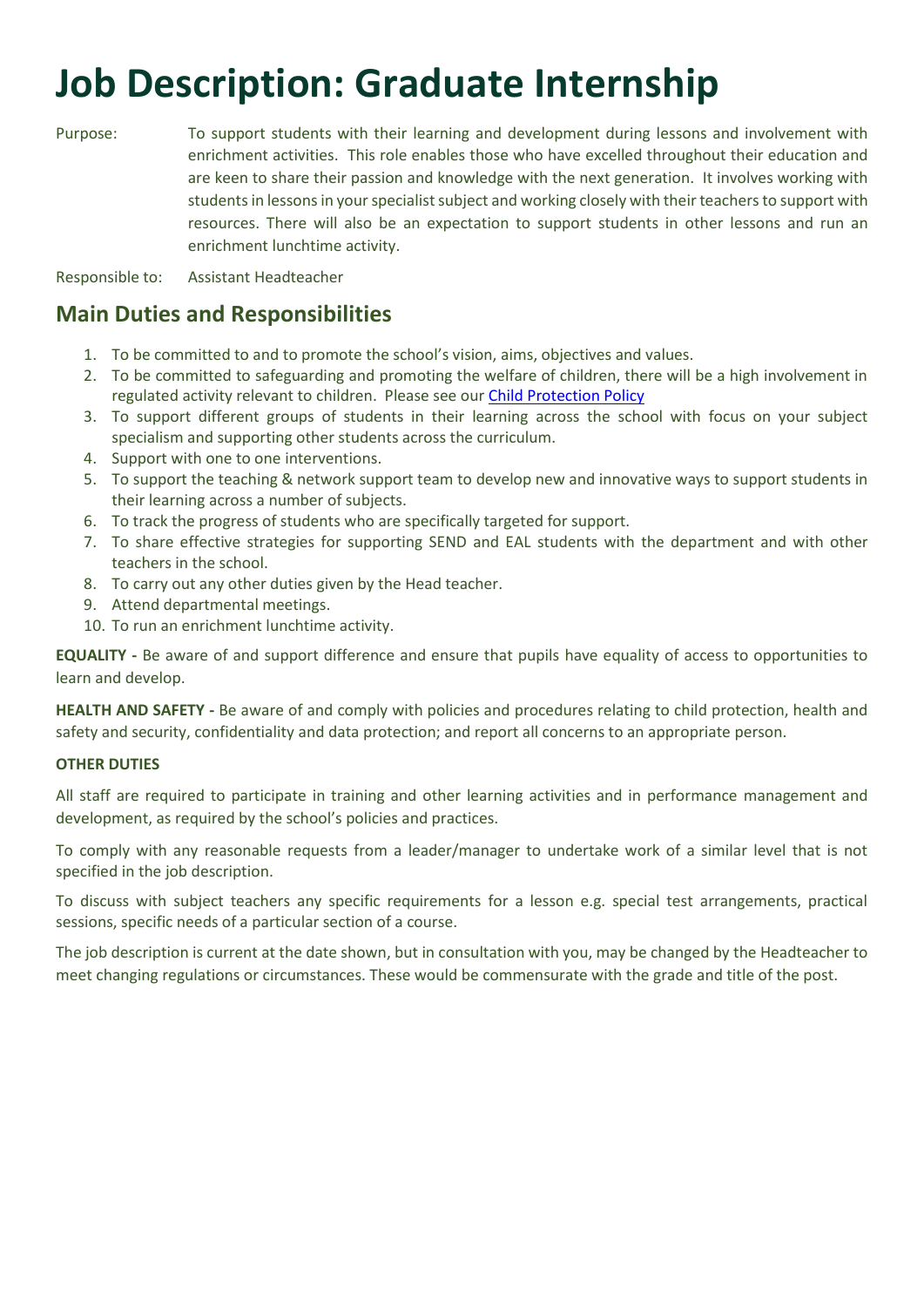### **Person Specification:**

| <b>Qualifications</b>                                                                                                                       | <b>Essential</b> | <b>Desirable</b> | <b>How measured</b>                      |
|---------------------------------------------------------------------------------------------------------------------------------------------|------------------|------------------|------------------------------------------|
| Degree level                                                                                                                                | $\checkmark$     |                  | Application                              |
| Evidence of professional development                                                                                                        |                  |                  | Application and<br>interview             |
| <b>Skills &amp; Experience</b>                                                                                                              |                  |                  |                                          |
| General administrative experience                                                                                                           | ✓                |                  | Application, references<br>and interview |
| Confidence to communicate effectively,<br>clearly and accurately both orally and in<br>writing                                              | ✓                |                  | Application, references<br>and interview |
| Good interpersonal skills, a high level of<br>initiative, energy and enthusiasm                                                             | $\checkmark$     |                  | Application, references<br>and interview |
| The ability to follow instructions in order<br>for students to meet the tasks required                                                      | ✓                |                  | Application, references<br>and interview |
| The ability to work as a member of a<br>team and to have sensitivity and tact in<br>dealing with a wide range of young<br>adults and people | $\checkmark$     |                  | Application, references<br>and interview |
| The ability to remain calm under<br>pressure, maintain complete<br>confidentiality and discretion at all times                              |                  |                  | Application, references<br>and interview |
| Experience of working in or working<br>with schools                                                                                         |                  |                  | Application, references<br>and interview |
| <b>Qualities</b>                                                                                                                            |                  |                  |                                          |
| Commitment to student safeguarding<br>and well being                                                                                        | ✓                |                  | Application, references<br>and interview |
| commitment to<br>positive<br>the<br>A<br>behaviours of students                                                                             | $\checkmark$     |                  | Application, references<br>and interview |
| Commitment to equal opportunities                                                                                                           |                  |                  | Application, references<br>and interview |